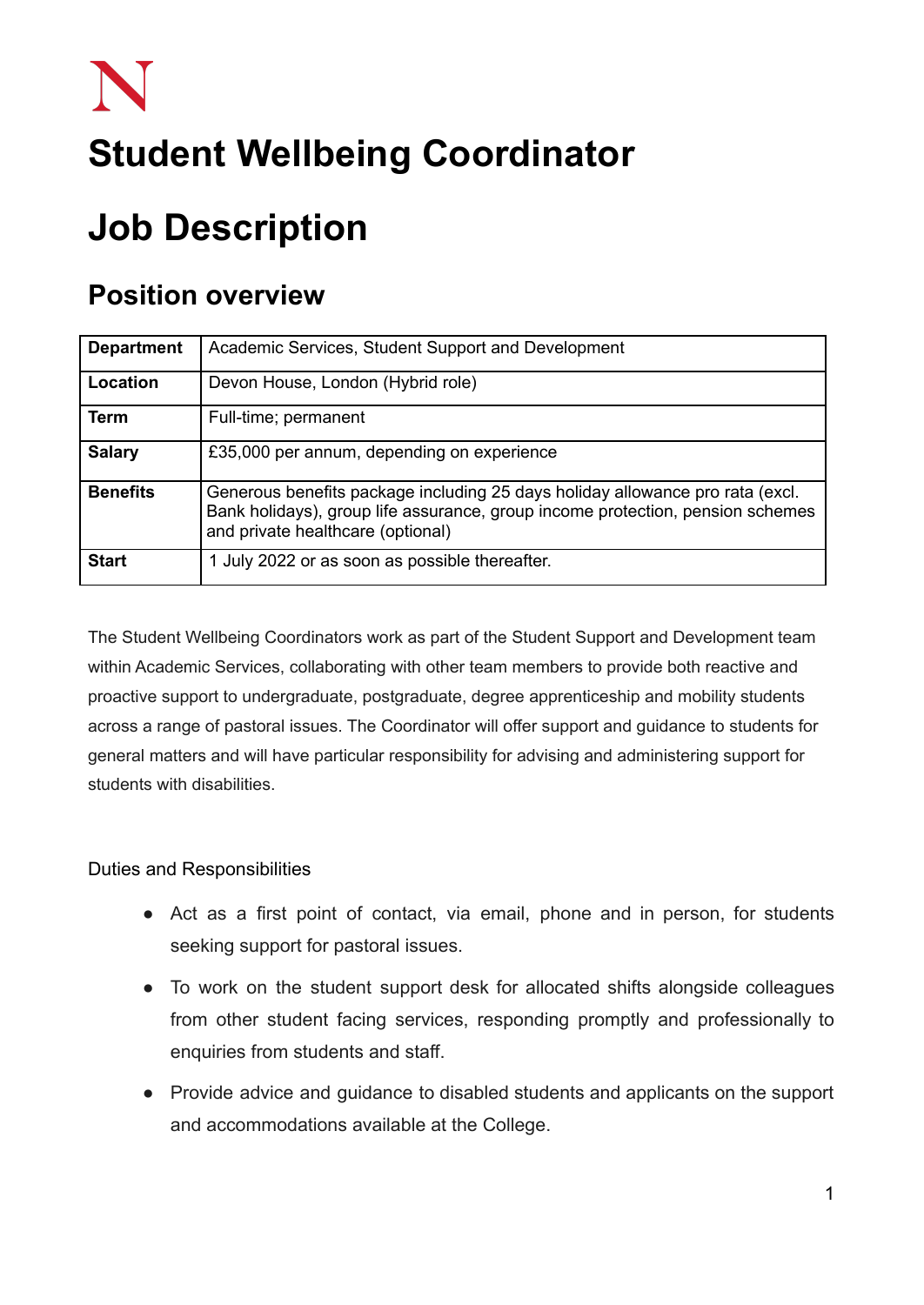- Provide support for Northeastern University (NU) mobility students with disabilities, working closely with the NU Disability Team to ensure appropriate support and adjustments are in place.
- Responsible for drafting Learning Support Plans for disabled students and communicating content as appropriate to academic and professional service departments to ensure agreed support is provided.
- Liaise with registry staff to ensure special examination arrangement are in place for students with disabilities.
- Provide advice and support to students and applicants seeking to apply for the Disabled Students Allowance.
- Act as a College representative to the National Association of Disability Practitioners (NADP).
- Regularly review the disability support being offered, identifying any gaps in support and making recommendations to the Head of Service
- Maintain a thorough and up-to-date knowledge and understanding of relevant College policies relating to student support such as Support to Study, Safeguarding, Prevent, Extenuating Circumstances and Break in Studies.
- Provide support and assistance to students considering applying for extenuating circumstances, interruption or break in study.
- Participate in Support to Study meetings with students and faculty. Offer advice on support available internally and externally to the College. Prepare support plans and follow-up with faculty and students as required to enable students' continued study at the College.
- Ensure students receive holistic support, working closely with other members of the student support team to ensure a student's needs are met.
- To provide "back-up" support for other members of the team, ensuring familiarity with other areas of service provision such as finance and mental health support in order to provide students with a basic level of guidance when colleagues are absent or unavailable.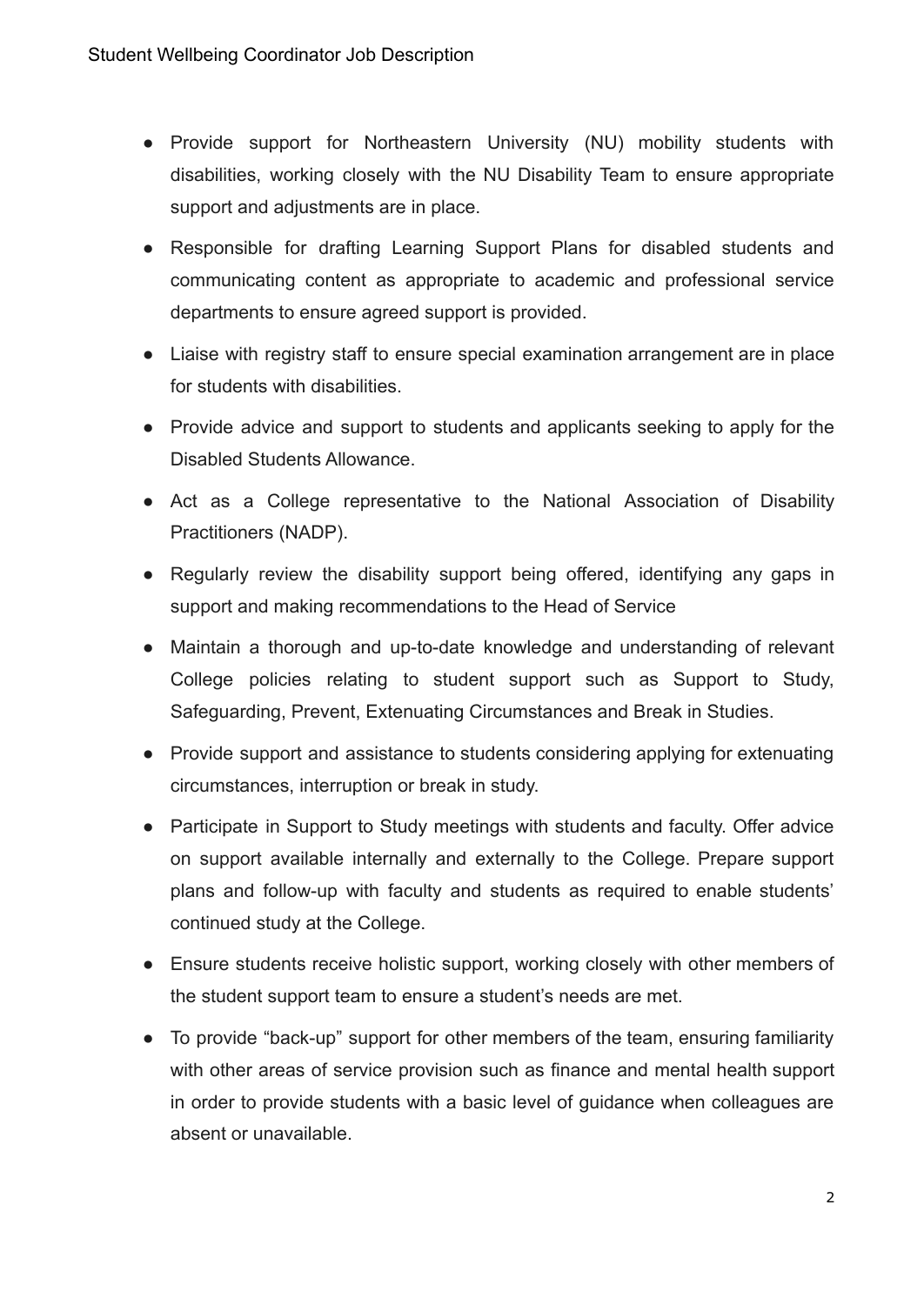- Provide support and advice to students about registration with local GP surgeries.
- To present individually, or with other team members, workshops and seminars on student wellbeing and development issues (i.e. stress management, relaxation, healthy eating).
- Maintain accurate records of all student interactions on TARGETconnect in accordance with internal guidance and protocols in compliance with GDPR.
- Assist with the management and update of the team's CANVAS (VLE) pages.
- Assist with the processing of invoices, uploading invoices into the Pointprogress system in accordance with Finance guidelines and procedures.
- Other associated student support related tasks from time to time as directed.

## About the College

Founded in 2012, New College of the Humanities at Northeastern has established itself as a prestigious higher education institution based in the heart of London. After becoming part of Northeastern University's global network in early 2019, the College has undergone a period of rapid growth, having been granted Taught Degree Awarding Powers in February 2020 and moving to new premises in 2021. NCH continues to grow taking in more students year on year, further expanding its courses, network and opportunities.

Person specification criteria (essential / desirable)

- Bachelor's degree or equivalent experience. [E]
- Experience of providing guidance or support to students in HE or FE [E]
- Experience of working with people from a range of ethnicities, socio-economic groups and nationalities. [E]
- Experience of dealing sympathetically with people who are emotional or distressed. [E]
- Experience of working as part of a service team, preferably within a multi-disciplinary setting. [E]